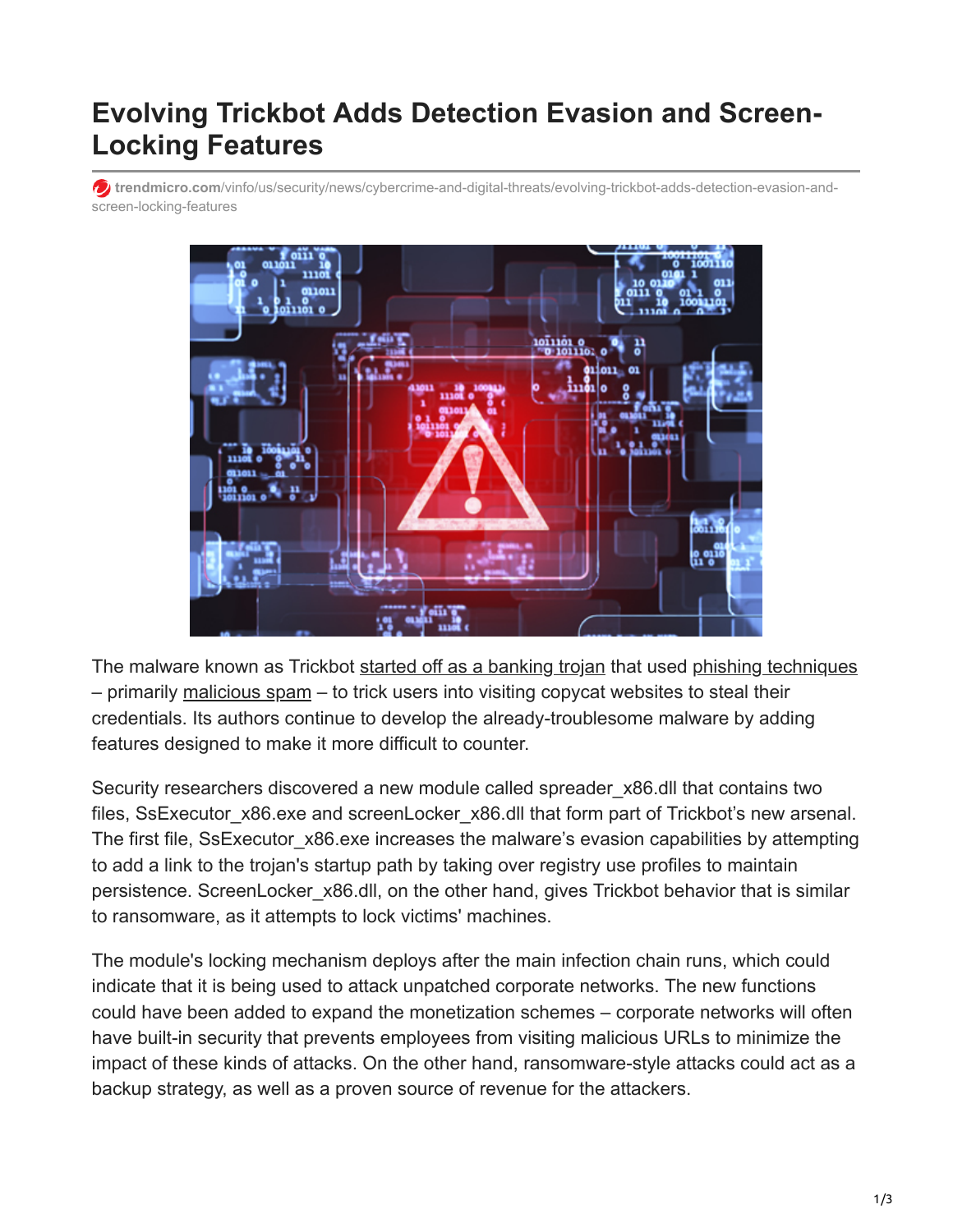Cybersecurity is like a cat and mouse game between security providers and malware authors. While security vendors constantly update and refine their software with new technology and features, the same can be said about malware. Thus, while traditional security methods have become effective at preventing threats from affecting an organization, there are methods of maximizing security with a proactive incident response strategy. This is especially true for targeted attacks such as the recent [Chessmaster campaign](https://blog.trendmicro.com/trendlabs-security-intelligence/chessmasters-new-strategy-evolving-tools-tactics/), which use a wide array of sophisticated tools and tactics, or with evolving malware such as Trickbot, which can be challenging to mitigate for traditional security methods alone, especially if they add evasion tools that allow them to slip through perimeter based security.

[Cryptocurrency miners](https://blog.trendmicro.com/trendlabs-security-intelligence/cryptocurrency-mining-malware-2018-new-menace/) are examples of elusive malware that are on the [rise in 2018.](https://blog.trendmicro.com/trendlabs-security-intelligence/cryptocurrency-miner-distributed-via-php-weathermap-vulnerability-targets-linux-servers/) Many of these kinds of malware work in the background, without showing obvious signs that they are already using resources for mining – something that can be problematic for certain traditional security solutions. Employees that use personal laptops or works remotely compounds this issue, as perimeter-based security is even more limited in this scenario. With a proactive incident response strategy, the organization's security personnel can collect and analyze endpoint data, as well as provide intelligence on how to detect similar future attacks.

A successful attack can be devastating to both a company's finances and reputation, especially when it comes to threats that directly affect customers and shareholders. Once an attack has done its damage to an organization, remediation can often take a large amount of time and resources. This is why it's important to address threats before they can do their damage. Given the sophisticated nature of many modern-day attacks, this often means that traditional security solutions have to be supplemented with a human element – often involving IT personnel and system administrators working with security tools to monitor the network, detect and respond to any threats on the network.

Other proactive incident response strategies that organizations can implement:

- Keeping comprehensive logs of what happens within the network, which will allow IT personnel to track any suspicious activity such as C&C server communication and traffic from malicious URLs
- Once an activity or data is deemed as suspicious, it should automatically be investigated to determine if it is malicious
- Sifting through logs and data can be a challenge, but standardized alerts will help with streamlining the monitoring process

Actively monitoring the network for any potential threats, as well as quickly responding to these threats as they appear, can provide the organization's security team the threat intelligence that they will need to identify malicious activities that may not be visible to traditional security solutions.